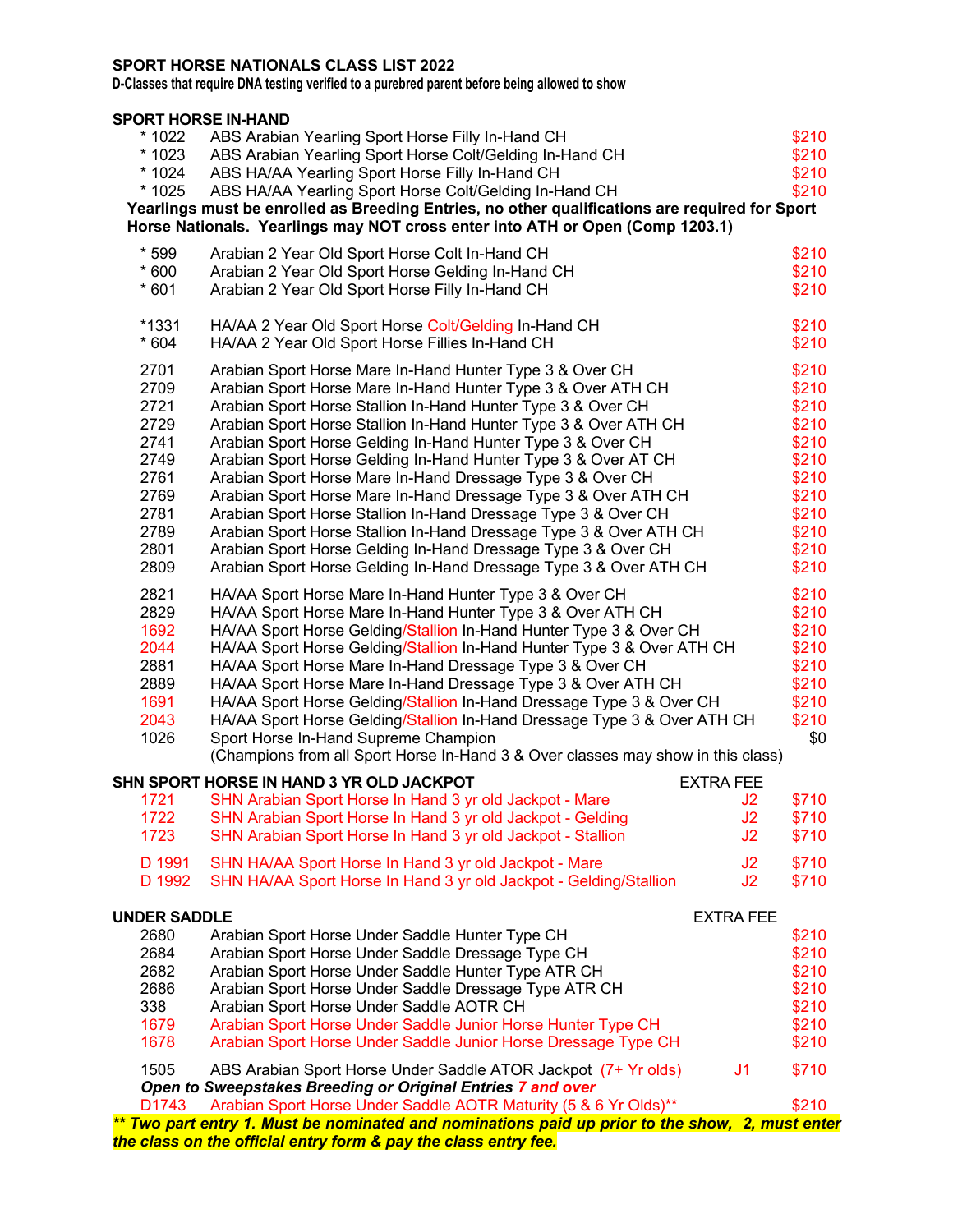| 2688<br>2692<br>2690<br>2694<br>776<br>1767<br>1766                                             | HA/AA Sport Horse Under Saddle Hunter Type CH<br>HA/AA Sport Horse Under Saddle Dressage Type CH<br>HA/AA Sport Horse Under Saddle ATR Hunter Type CH<br>HA/AA Sport Horse Under Saddle ATR Dressage Type CH<br>HA/AA Sport Horse Under Saddle AOTR CH<br>HA/AA Sport Horse Under Saddle Junior Horse Hunter Type CH<br>HA/AA Sport Horse Under Saddle Junior Horse Dressage Type CH                                                                                                                                                   |                | \$210<br>\$210<br>\$210<br>\$210<br>\$210<br>\$210<br>\$210                                              |
|-------------------------------------------------------------------------------------------------|----------------------------------------------------------------------------------------------------------------------------------------------------------------------------------------------------------------------------------------------------------------------------------------------------------------------------------------------------------------------------------------------------------------------------------------------------------------------------------------------------------------------------------------|----------------|----------------------------------------------------------------------------------------------------------|
| 1506<br>D1744                                                                                   | ABS HA/AA Sport Horse Under Saddle ATOR Jackpot (7+ yrs olds)<br>Open to Sweepstakes Breeding or Original Entries 7 and over<br>HA/AA Sport Horse Under Saddle AOTR Maturity (5 & 6 Yr Olds)**                                                                                                                                                                                                                                                                                                                                         | J <sub>1</sub> | \$710<br>\$210                                                                                           |
|                                                                                                 | ** Two part entry 1. Must be nominated and nominations paid up prior to the show, 2, must enter<br>the class on the official entry form & pay the class entry fee.                                                                                                                                                                                                                                                                                                                                                                     |                |                                                                                                          |
| <b>SHOW HACK</b>                                                                                |                                                                                                                                                                                                                                                                                                                                                                                                                                                                                                                                        |                |                                                                                                          |
| 348<br>352                                                                                      | Arabian Sport Horse Show Hack CH<br>Arabian Sport Horse Show Hack ATR CH                                                                                                                                                                                                                                                                                                                                                                                                                                                               |                | \$210<br>\$210                                                                                           |
| 1051<br>1055                                                                                    | HA/AA Sport Horse Show Hack CH<br>HA/AA Sport Horse Show Hack ATR CH                                                                                                                                                                                                                                                                                                                                                                                                                                                                   |                | \$210<br>\$210                                                                                           |
|                                                                                                 | <b>CARRIAGE PLEASURE DRIVING</b>                                                                                                                                                                                                                                                                                                                                                                                                                                                                                                       |                |                                                                                                          |
| 1228<br>1232<br>1236<br>1297<br>1248<br>1272<br>1285<br>1322                                    | A/HA/AA Carriage Pleasure Driving - Working CH<br>A/HA/AA Carriage Pleasure Driving Turnout CH<br>A/HA/AA Carriage Pleasure Driving - Reinsmanship CH<br>A/HA/AA Carriage Pleasure Driving Pick Your Route Obstacle CH<br>A/HA/AA Carriage Pleasure Driving Drive & Ride CH<br>A/HA/AA Carriage Pleasure Driving Scurry Obstacle CH<br>A/HA/AA Carriage Pleasure Driving Reverse Psychology CH<br>A/HA/AA Carriage Pleasure Driving Timed Obstacle CH                                                                                  |                | \$210<br>\$210<br>\$210<br>\$210<br>\$210<br>\$210<br>\$210<br>\$210                                     |
| <b>DRESSAGE ENGLISH</b>                                                                         |                                                                                                                                                                                                                                                                                                                                                                                                                                                                                                                                        |                |                                                                                                          |
| 1401<br>1400<br>1402<br>1403<br>1411<br>1405<br>1406<br>1421<br>1409<br>1410<br>1414            | Arabian Dressage Training Level CH<br>Arabian Dressage Training Level Junior Horse CH<br>Arabian Dressage Training Level AAOTR CH<br>Arabian Dressage Training Level ATR CH<br>Arabian Dressage First Level CH<br>Arabian Dressage First Level AAOTR CH<br>Arabian Dressage First Level ATR CH<br>Arabian Dressage Second Level CH<br>Arabian Dressage Second Level AAOTR CH<br>Arabian Dressage Second Level ATR CH<br>Arabian Dressage Third Level CH                                                                                |                | \$210<br>\$210<br>\$210<br>\$210<br>\$210<br>\$210<br>\$210<br>\$210<br>\$210<br>\$210<br>\$210          |
| 1501<br>1404<br>1502<br>1503<br>1511<br>1407<br>1408<br>1521<br>1412<br>1413<br>1417<br>$*1504$ | HA/AA Dressage Training Level CH<br>HA/AA Dressage Training Level Junior Horse CH<br>HA/AA Dressage Training Level AAOTR CH<br>HA/AA Dressage Training Level ATR CH<br>HA/AA Dressage First Level CH<br>HA/AA Dressage First Level AAOTR CH<br>HA/AA Dressage First Level ATR CH<br>HA/AA Dressage Second Level CH<br>HA/AA Dressage Second Level AAOTR CH<br>HA/AA Dressage Second Level ATR CH<br>HA/AA Dressage Third Level CH<br>ABS A/HA/AA Dressage Prospect Incentive<br>*Open to only Sweepstakes Breeding or Original entries |                | \$210<br>\$210<br>\$210<br>\$210<br>\$210<br>\$210<br>\$210<br>\$210<br>\$210<br>\$210<br>\$210<br>\$210 |
| 821                                                                                             | A/HA/AA Dressage Third Level ATR CH                                                                                                                                                                                                                                                                                                                                                                                                                                                                                                    |                | \$210                                                                                                    |
| 824                                                                                             | A/HA/AA Dressage Fourth Level CH                                                                                                                                                                                                                                                                                                                                                                                                                                                                                                       |                | \$210                                                                                                    |
| 828<br>883                                                                                      | A/HA/AA Dressage Fourth Level ATR CH<br>A/HA/AA Dressage Prix St. George CH                                                                                                                                                                                                                                                                                                                                                                                                                                                            |                | \$210<br>\$210                                                                                           |
| 887<br>888                                                                                      | A/HA/AA Dressage Intermediate I CH<br>A/HA/AA Dressage Intermediate II CH                                                                                                                                                                                                                                                                                                                                                                                                                                                              |                | \$210<br>\$210                                                                                           |
| 889                                                                                             | A/HA/AA Dressage Grand Prix CH                                                                                                                                                                                                                                                                                                                                                                                                                                                                                                         |                | \$210                                                                                                    |
| 1427                                                                                            | A/HA/AA Dressage Prix St. George ATR CH                                                                                                                                                                                                                                                                                                                                                                                                                                                                                                |                | \$210                                                                                                    |